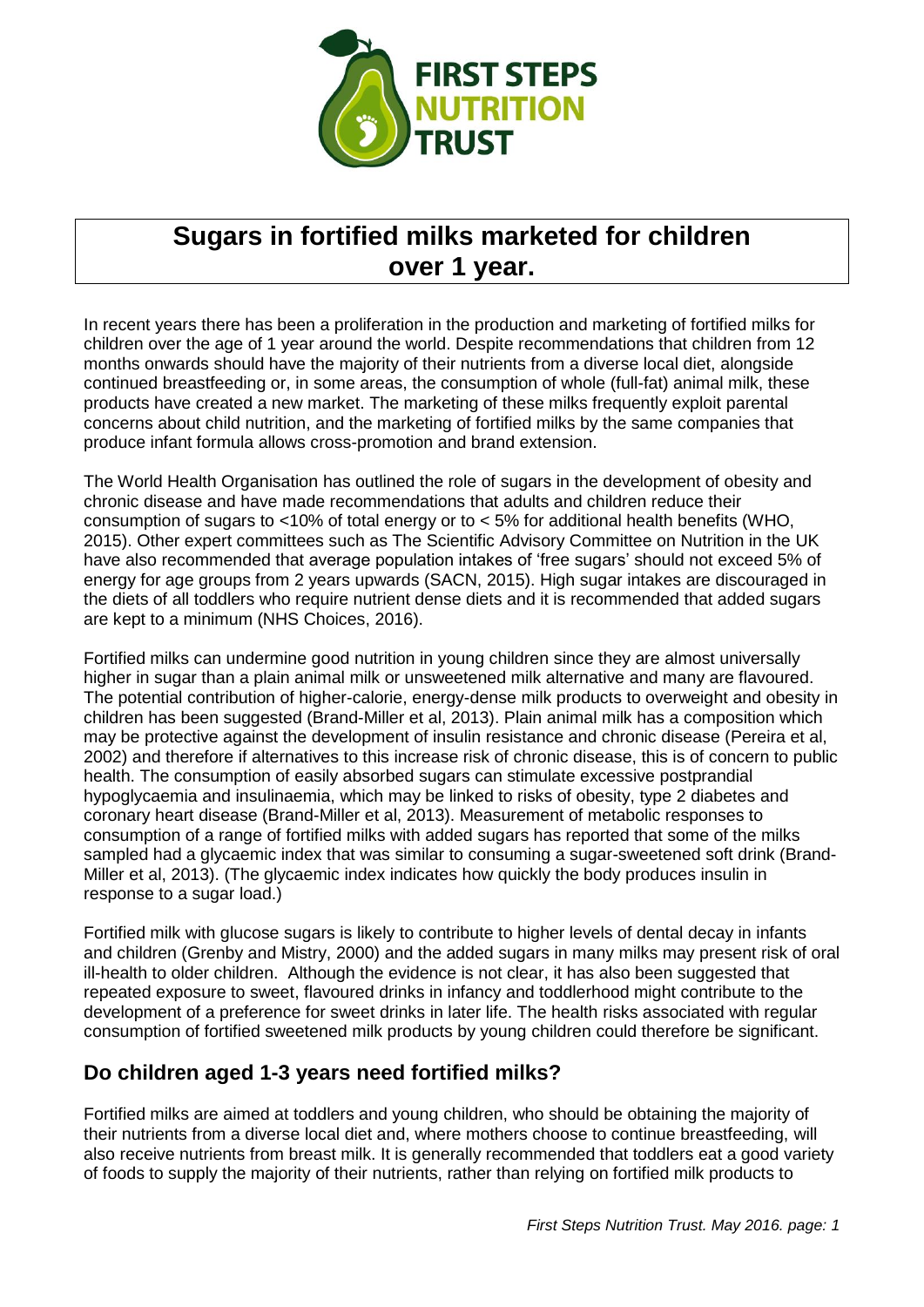supply them. This guidance is typically given in many developed countries and generally full-fat or whole cows' milk is considered a suitable choice as the main drink for most toddlers from the age of 1 year, alongside a varied diet. The Department of Health in the UK recommends that, from the age of 2 years, children who are growing normally and eating a healthy balanced diet can move on to semi-skimmed cows' milk (Start4life, 2013) and similar advice exists in other countries. New Australian infant feeding guidelines state that:

*"Toddler milks and special or supplementary foods for toddlers are not required for healthy children"*  (Australian Government et al, 2013).

The European Food Safety Agency (EFSA) agrees: in their report in October 2013 they clearly stated:

"*No unique role of young-child formulae with respect to the provision of critical nutrients in the diet of infants and young children living in Europe can be identified, so that they cannot be considered as a necessity to satisfy the nutritional requirements of young children"*

In 2016 the German Federal Institute for Risk Assessment (BfR) clearly stated that fortified milks for children over 1 year are superfluous in a balanced diet for young children, offer no nutritional advantage, and there may be potential risk from an 'uncontrolled increase' in the intake of some nutrients (BfR, 2016). This statement also points out that manufacturers' of fortified milks for toddlers frequently refer to high consumption levels on the product packaging which could lead to high intakes of both macro and micronutrients.

# **The composition of fortified milks**

The basic components of most infant and other milks, regardless of the format (powder or ready-todrink), are water, proteins, fats, carbohydrates, vitamins and minerals. The majority of fortified milks start with a base of cows' milk (skimmed or full-fat, liquid or powder, or using whey protein concentrates) with added lactose or other sugars and carbohydrates, vegetable and other oils, vitamins and minerals. Other milks may be based on soy protein from soya beans, with added vegetable and other oils and maltose, maltodextrins or glucose polymers. Additional components are then added for which a range of claims are frequently made and some of these ingredients are similar to those used in infant formula. Fortified milks for older children are however significantly less modified than infant formula since regulations on composition are more limited or non-existent. This means that the content of some nutrients is lower than in animal milk equivalents. More information about this, a summary of the components of most infant formula and evidence relating to their efficacy can be found in the regularly updated report *Infant Milks in the UK*, available at [www.firststepsnutrition.org.](http://www.firststepsnutrition.org/)

# **Legislation for fortified milks for children over 1 year**

The Codex Alimentarius Commission standard (Codex Alimentarius, 1987) for follow-up formula is used by some countries as the basis for their follow-up formula milk regulations and it is also the default standard for international trade in follow-up formula. The Codex standard defines follow-up formula as:

*"a food intended for use as a liquid part of the weaning diet for the infant from the 6th month on and for young children*", where infants are defined as *"a person not more than 12 months of age*" and young children as *"persons from the age of more than 12 months up to the age of three years.*"

The Codex standard is therefore applicable to follow-up formula products aimed at children aged between 6 months and 36 months of age. This Codex standard is currently under review as many countries are unclear as to how to define infant formula, follow-on formula and fortified milks for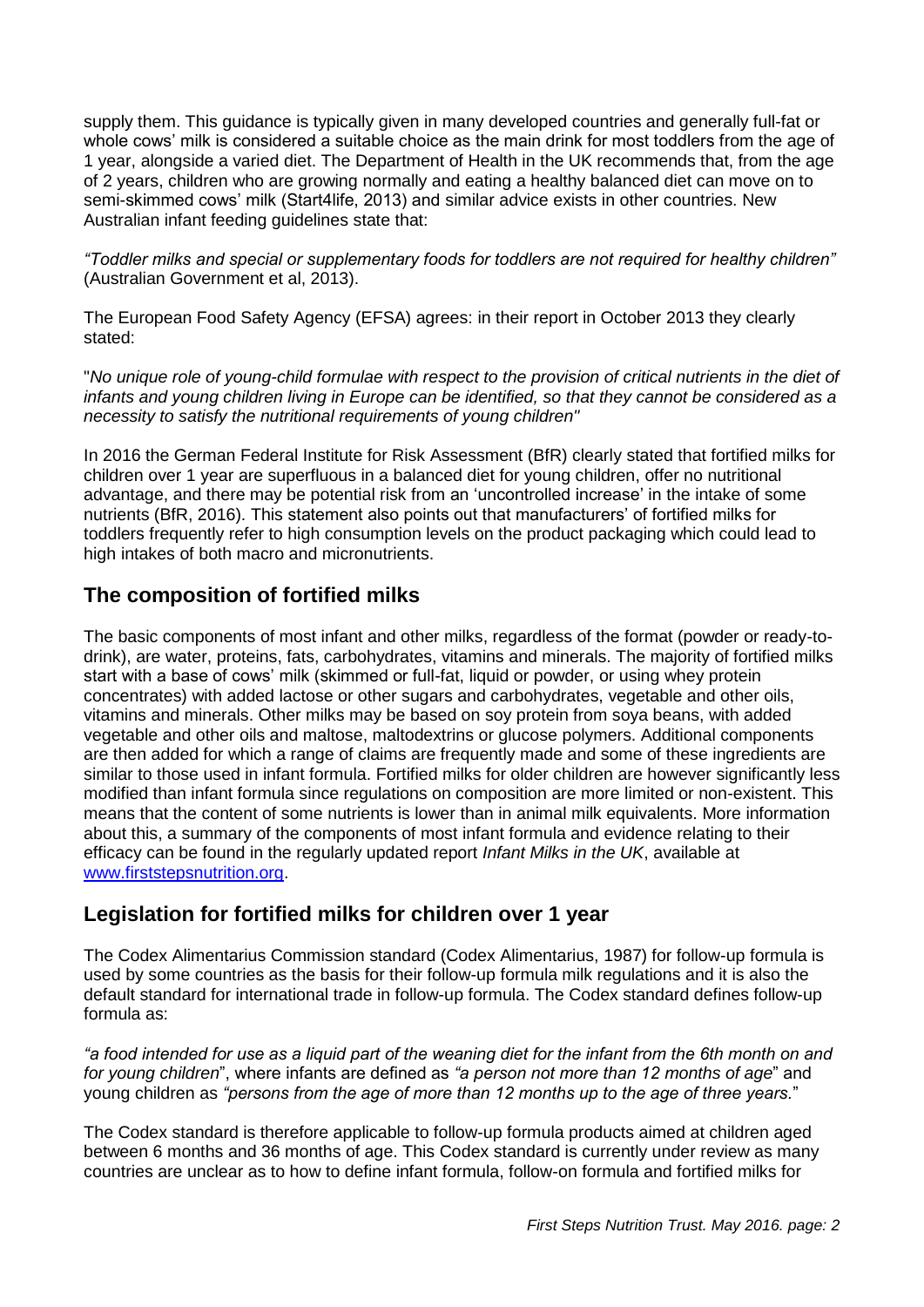older children. Consequently, in some countries there is a lack of specific national regulation for fortified milks marketed to children from the age of 12 months.

If the Codex standard is used then unlike fats and proteins, the addition of carbohydrates is not regulated within specific upper and lower limits. Carbohydrates may be added in quantities that, after accounting for the energy value of the protein and fats added, bring the energy density of the product into the specified range.

*" shall contain nutritionally available carbohydrates suitable for the feeding of the older infant and the young child in such quantities as to adjust the product to the energy density in accordance with the requirements set out in Section 3.12*" (Codex Alimentarius 1987)

Theoretically, if a fortified milk were to contain the minimum permissible levels of protein and fat, and the maximum permissible energy density, the nutritionally available carbohydrate content could reach 12.4g/100ml or 3.7g/100kJ. This is equivalent to 58% of energy in the product coming from free sugars (where sugar is calculated as providing 4kcal/g). An average 1-3 year old having 5% of their energy intake from free sugars would require only 13.0g free sugar in the diet per day from all sources (SACN, 2011).

There is no provision made in the Codex standard for the type of nutritionally available carbohydrates that may be added to fortified milks. Sugars with a much sweeter taste than the lactose found in cows' milk may be added. Products may also be flavoured, and there is therefore, the potential for very sweet products with high levels of added sugars to be available on the market, even in countries where regulations exist.

## **Sugars in fortified milks**

Lactose is the major carbohydrate of human milk and cows' milk and is the main source of carbohydrate in infant milks. In general, infant milks based on soy protein have glucose, maltose or glucose polymers added as a source of carbohydrate. Maltodextrin, used in some milks, is usually derived from maize (corn) or potatoes and many fortified milks have added glucose, glucose syrups, sucrose or corn syrup, and usually a combination of these to achieve the desired energy intake with an acceptable level of sweetness. Honey is also used in some products as a flavouring.

Carbohydrate fractions are often added in small quantities in milk as a source of prebiotics, and it can be complex to calculate added sugar when only total carbohydrate is given. Manufacturers rarely provide clear data on the added sugar content of their fortified milks in a form which allows the consumer to clearly see how much additional sugar they provide compared with whole animal milk.

Table 1 outlines a selection of fortified milks marketed for children in the 1-3 years age range, the manufacturer and country of sale and the energy and macronutrient content per 100ml as stated or calculated from information on product labels. There is a huge global market for these products and this table simply presents a small range of products currently available in a range of countries. A previous report *'Fortified milks for children'* (First Steps Nutrition Trust, 2013) considered a much greater number of products and can be accessed at www.firststepsnutrition.org.

The aim of this table is to give an overview of some of the products currently on sale and the range of carbohydrate and total energy values represented. The milks named here will be available in a number of countries worldwide and the country of sale shown here for the product relates to where the product information we have used has been sourced in 2016. The products sold under the same brand elsewhere may have similar composition, but this cannot be guaranteed.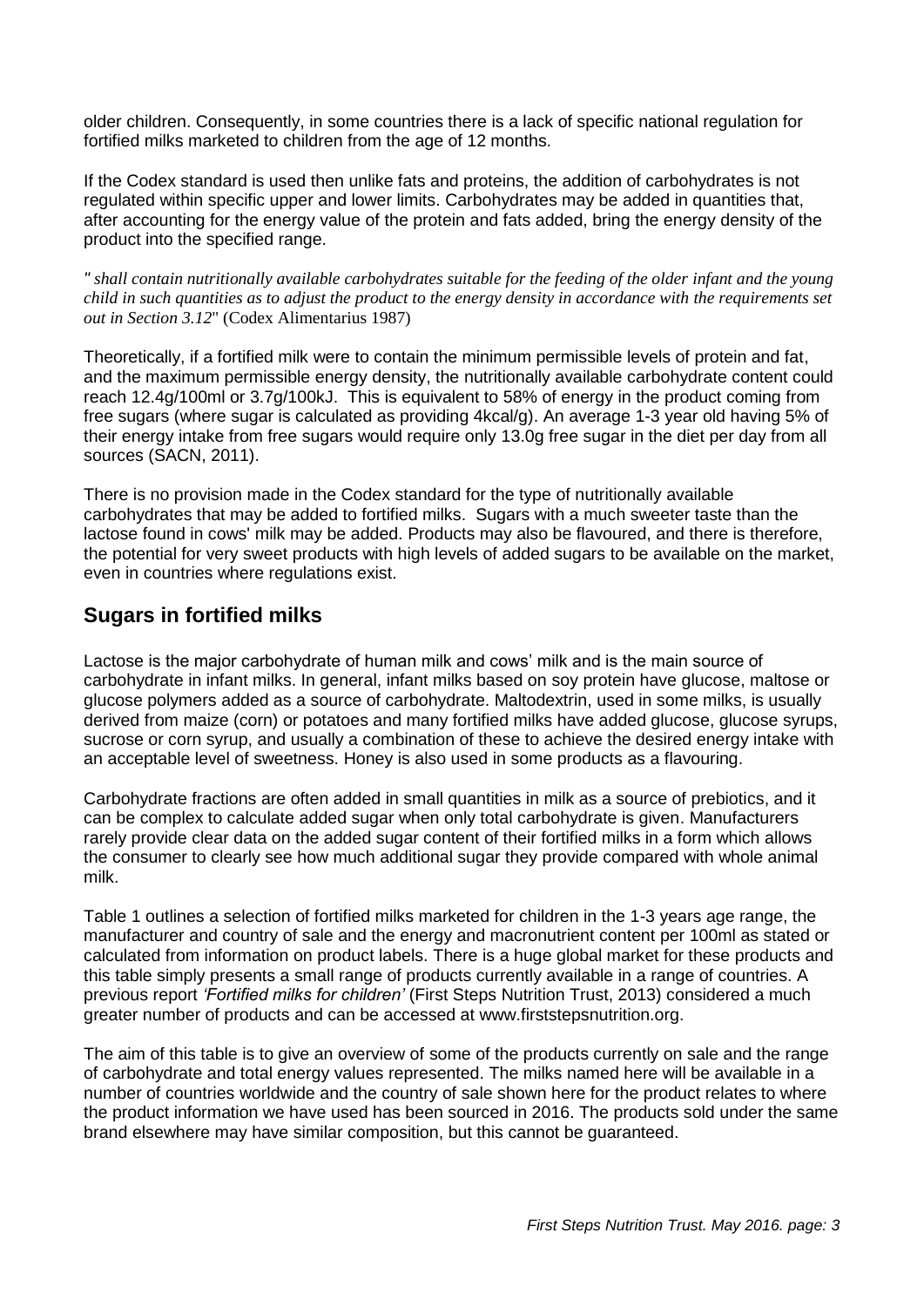#### **Table 1. Total energy and macronutrient content of some example fortified milks suitable for children aged 1-3 years, or for an age group including children of this age, compared with whole cows' milk**

|                                                                                       | <b>Energy</b> | <b>Protein</b> | Carbohydrate   | Fat       | <b>Flavour</b><br>added | <b>Country of</b><br>sale |
|---------------------------------------------------------------------------------------|---------------|----------------|----------------|-----------|-------------------------|---------------------------|
| Milk name*                                                                            | kcal/100ml    | g/100ml        | g/100ml        | g/100ml   |                         |                           |
| Whole cows' milk                                                                      | 66            | 3.3            | 4.8            | 3.9       | $\blacksquare$          | $\blacksquare$            |
| Fonterra Anmum<br>Pediapro 3 <sup>1</sup>                                             | 66            | 3.4            | 6.3            | 3.1       | Vanilla                 | New Zealand               |
| Danone Aptamil<br>Growing-up milk from<br>2 years                                     | 50            | 1.3            | 6.5            | 1.9       | Milk                    | UK                        |
| Cow and Gate<br>Growing-up Milk 2-3<br>years                                          | 50            | 1.3            | 6.5            | 1.9       | Milk                    | UK                        |
| Plasmon (Heinz)<br>Latte Junior 4                                                     | 53            | 2.1            | $\overline{7}$ | 1.8       | Vanilla                 | Italy                     |
| <b>SMA Pro Toddler Milk</b>                                                           | 64            | 1.5            | $\overline{7}$ | 3.3       | Vanilla                 | UK                        |
| Nestlé Nido 1+                                                                        | 60            | 2.5            | 7.5            | 2.9       | $\overline{a}$          | <b>USA</b>                |
| Abbott Similac Gain IQ<br>$1+$                                                        | 74            | 2.8            | 7.8            | 3.5       | Vanilla                 | Singapore                 |
| <b>Cow and Gate</b><br>NutriJunior                                                    | 69            | 2.3            | 8.2            | <b>NK</b> | Vanilla                 | Uganda                    |
| <b>Hipp Organic</b><br>combiotic Growing up<br>Milk                                   | 66            | 1.4            | 8.2            | 3.0       |                         | UK                        |
| Danone Aptamil<br>Profutura Growing-up<br>milk from 1 year                            | 65            | 1.6            | 8.4            | 3.5       |                         | <b>UK</b>                 |
| Nestlé Nan Pro 3<br>12 months                                                         | 67            | 1.5            | 8.8            | 2.9       | Vanilla                 | Australia                 |
| Nestlé Mio Latte per la<br>Crescita 1-3 years                                         | 70            | 1.9            | 8.5            | 3.1       | Vanilla                 | Italy                     |
| Humana Latte di<br>Crescita 3 1-3 years                                               | 69            | 1.5            | 9.3            | 2.9       | Vanilla                 | Italy                     |
| Freisland Campina<br>Friso Gold Young<br>Explorer 1+                                  | 73            | 2.9            | 9.5            | 2.5       | Vanilla                 | Singapore                 |
| Mead Johnson<br>Enfagrow A+ 1+                                                        | 80            | 3.2            | 10             | 3.1       | Milk                    | Canada                    |
| Wyeth (Nestle)<br>S-26 Progress Gold 1-<br>3 years                                    | 80            | 2.6            | 10.4           | 3.0       | Vanilla                 | Singapore                 |
| Mead Johnson<br>Enfagrow A+ 1-3<br>years                                              | 78            | 2.7            | 10.4           | 2.9       | Vanilla<br>flavouring   | Singapore                 |
| Nestlé Ninho Frutti<br>2-6 years                                                      | 67            | 2.0            | 11.0           | 1.7       | From fruit<br>pulp only | <b>Brasil</b>             |
| <b>Aspen Nutritionals</b><br>(Pfizer/Nestlé)<br>Infacare Growing-up<br>milk 1-3 years | 88            | 3.2            | 11.4           | 3.3       | Vanilla<br>flavouring   | Uganda                    |
| Nestlé Nutren Kids<br>(vanilla) 1-10 years                                            | 75            | 2.2            | 11.5           | 2.4       | Vanilla<br>flavouring   | Brazil                    |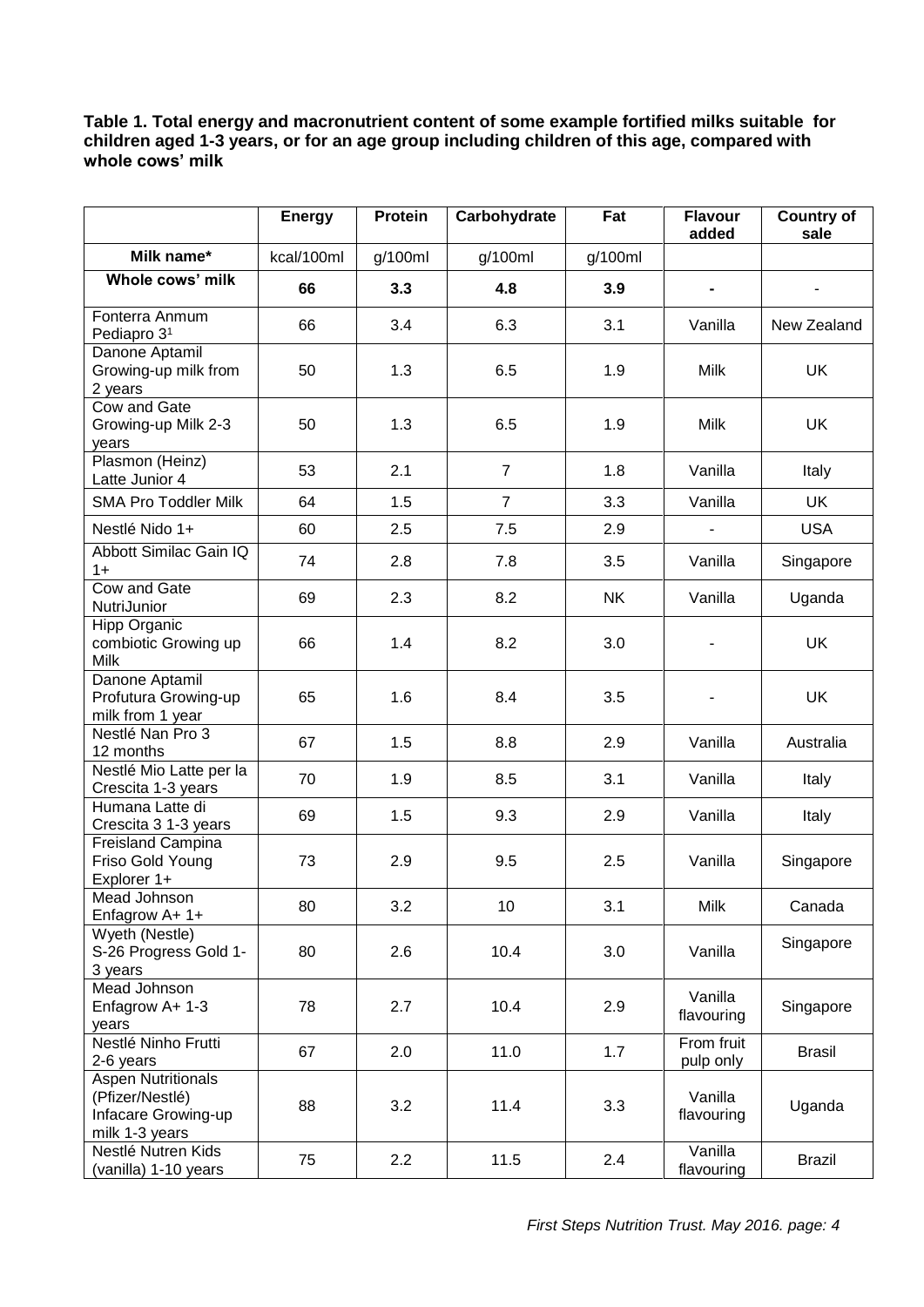|                                                           | <b>Energy</b> | <b>Protein</b> | Carbohydrate | Fat     | <b>Flavour</b><br>added | <b>Country of</b><br>sale |
|-----------------------------------------------------------|---------------|----------------|--------------|---------|-------------------------|---------------------------|
| Milk name*                                                | kcal/100ml    | g/100ml        | g/100ml      | g/100ml |                         |                           |
| Whole cows' milk                                          | 66            | 3.3            | 4.8          | 3.9     | $\blacksquare$          | ۰                         |
| Dumex (Danone)<br>Dugro 1-3 years                         | 74            | 1.9            | 12.2         | 1.9     | Vanilla                 | Singapore                 |
| <b>Abbott Nutrition</b><br>Pediasure Complete<br>$1 - 10$ | 100           | 3.0            | 13.2         | 4.0     | Vanilla                 | Singapore                 |
| Nestlé Boost Kid<br>Essentials 1-13 years                 | 101           | 2.8            | 13.4         | 3.8     | Vanilla                 | <b>USA</b>                |
| Wyeth PE Promise<br>Gold                                  | 100           | 3.5            | 13.5         | 3.5     | Vanilla                 | <b>UAE</b>                |

Fortified milks may vary within a brand and by flavour, or whether liquid or powder formulation, so it is difficult to give anything other than examples of products.

**<sup>1</sup>**The Fonterra Anmum brand claims that it adds no sugars to its formula milks, however the lactose content of the product is higher than that found in cows' milk and it is therefore unclear whether or not the lactose in the product is added. or exists as a result of the whey and protein powders used. This milk has a composition similar to whole cows' milk but it is flavoured, has a slightly lower calcium content than cows' milk, and contains fish oil, making it unsuitable for some population groups.

### **The added sugar content of some examples of fortified milks currently available**

We have calculated total carbohydrate and the amount of added sugars (not including the lactose naturally present in skimmed milk) for some example fortified milks. Tables 2 and 3 show these in comparison with plain cows' milk. We have calculated the added sugar content using all the relevant information we could find (for example, where other carbohydrate components were mentioned but not as a discrete category of dietary fibre, we took this away from the total carbohydrate figure) but we may have been unable to make accurate calculations in some cases.

We are happy to update the table if any of the information is inaccurate, but we recommend that all manufacturers put information on added/free sugars on their nutrition information labels .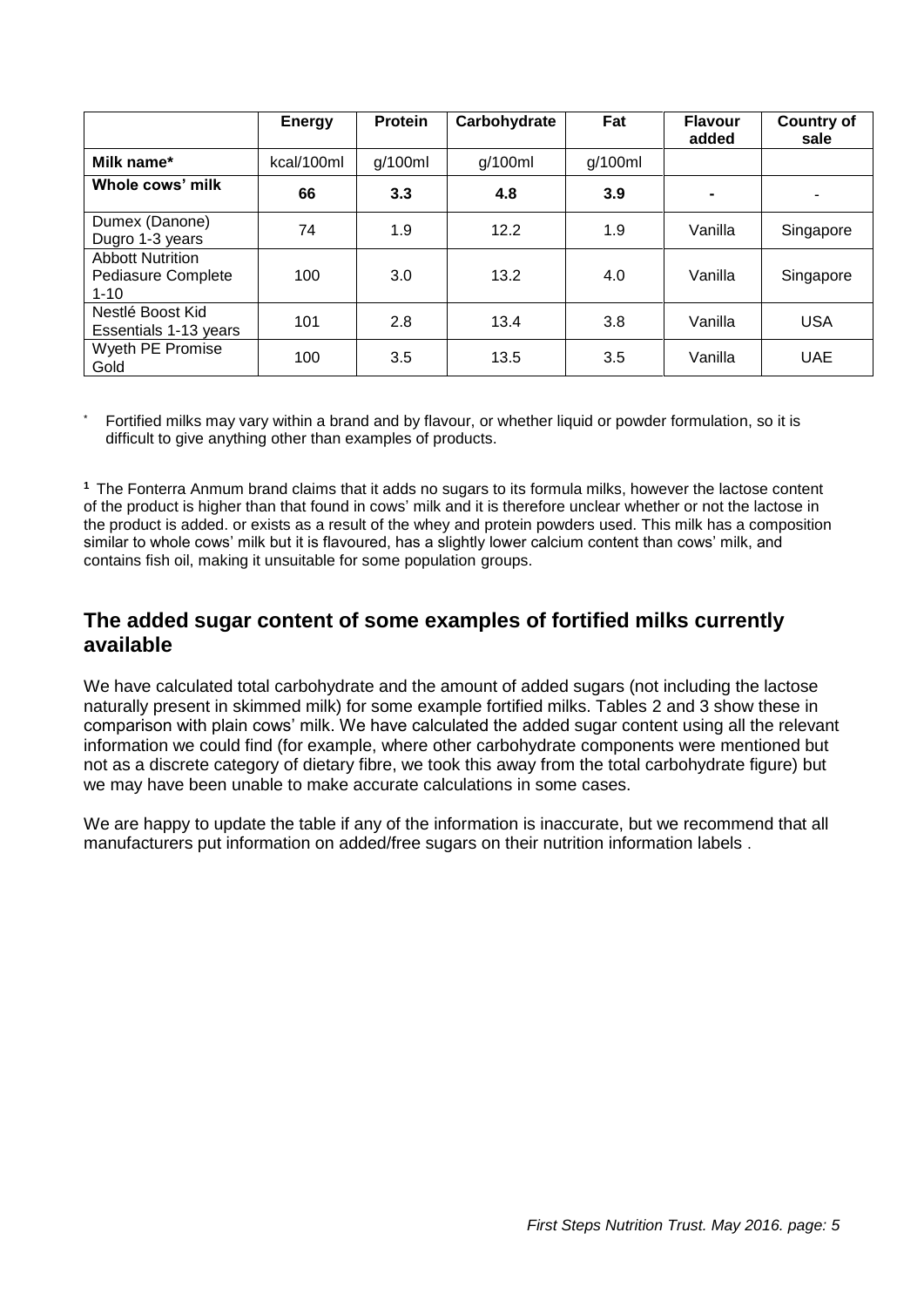**Table 2. Added sugar content of some fortified milks suitable for children aged 1-3 years, or for an age group including children of this age, compared with whole cows' milk.**

| Milk name*                                                               | Sources of sugars                                         | <b>Total</b>                 | <b>Total added sugars</b>                                 |
|--------------------------------------------------------------------------|-----------------------------------------------------------|------------------------------|-----------------------------------------------------------|
|                                                                          | added                                                     | carbohydrate<br>g/100ml milk | (incl. lactose added<br>as an ingredient)<br>g/100ml milk |
| Whole cows' milk                                                         |                                                           | 4.8                          | 0                                                         |
| Fonterra Anmum Pediapro 3                                                | Lactose                                                   | 6.3                          | $1.4**$                                                   |
| Danone Aptamil Growing-up milk 2y+                                       | Lactose,<br>maltodextrin                                  | 6.5                          | 1.7                                                       |
| Cow and Gate Growing-up Milk 2-3y                                        | Lactose,<br>maltodextrin                                  | 6.5                          | 1.7                                                       |
| Plasmon (Heinz) Latte Junior 4                                           | Lactose, fructose,<br>maltodextrin                        | $\overline{7}$               | 2.3                                                       |
| Nestlé Nido 1+                                                           | Sugar, maltodextrin,<br>lactose, honey                    | 7.5                          | 2.3                                                       |
| <b>SMA Pro Toddler Milk</b>                                              | Lactose                                                   | 7.4                          | 2.6                                                       |
| Abbott Similac Gain IQ 1+                                                | Lactose, sucrose                                          | 7.8                          | 2.8                                                       |
| Hipp Organic Combiotic Growing up Milk                                   | Lactose                                                   | 8.2                          | 3.1                                                       |
| Cow and Gate NutriJunior                                                 | Lactose                                                   | 8.2                          | 3.6                                                       |
| Danone Aptamil Profutura Growing-up milk 1 y                             | Lactose,<br>maltodextrin                                  | 8.4                          | 3.6                                                       |
| Nestlé Mio Latte per la Crescita 1-3 years                               | Glucose syrup,<br>sugar, lactose                          | 8.5                          | 3.7                                                       |
| Nestlé Nan Pro 3 12 months                                               | Maltodextrin                                              | 8.8                          | 4.2                                                       |
| Humana Latte di Crescita 3 1-3 years                                     | Lactose, glucose<br>syrup, sucrose                        | 9.3                          | 4.5                                                       |
| Freisland Campina Friso Gold Young Explorer 1-<br>3years                 | Glucose syrup,<br>saccharose <sup>1</sup>                 | 9.5                          | 4.7                                                       |
| Mead Johnson Enfagrow A+ 1-3 years                                       | Corn syrup solids,<br>dried glucose<br>syrup, dextrose    | 10                           | 4.8                                                       |
| Wyeth (Nestle)<br>S-26 Progress Gold 1-3 years                           | Lactose,<br>maltodextrin                                  | 10.4                         | 5.6                                                       |
| Nestlé Ninho Frutti 2-6 years                                            | Sucrose, fruit pulp                                       | 11.0                         | 5.6                                                       |
| Dumex (Danone) mamil Gold Toddler 1-3 years                              | Lactose, glucose<br>syrup solids                          | 12                           | 6.3                                                       |
| Nestlé Nutren Kids (vanilla) 1-10 years                                  | Sucrose,<br>maltodextrin                                  | 11.5                         | 6.5                                                       |
| Aspen Nutritionals (Pfizer/Nestlé) Infacare<br>Growing-up milk 1-3 years | Corn syrup solids,<br>sucrose                             | 11.4                         | 6.6                                                       |
| Nestlé Good Start 1-3 years                                              | Maltodextrin, sugar                                       | 11.5                         | 6.7                                                       |
| Dumex (Danone) Dugro 1-3 years                                           | Lactose, glucose<br>syrup solids                          | 12.2                         | 7.4                                                       |
| Wyeth Promise PE Gold 1+ years                                           | Maltodextrin, dried<br>glucose syrup,<br>sucrose, lactose | 13.5                         | 8.7                                                       |
| Nestlé Boost Kid Essentials 1-13 years                                   | Maltodextrin sugar                                        | 13.4                         | 12.4                                                      |
| Abbott Nutrition Pediasure Complete 1-10 years                           | Hydrolysed corn<br>starch, sucrose                        | 13.2                         | 12.8                                                      |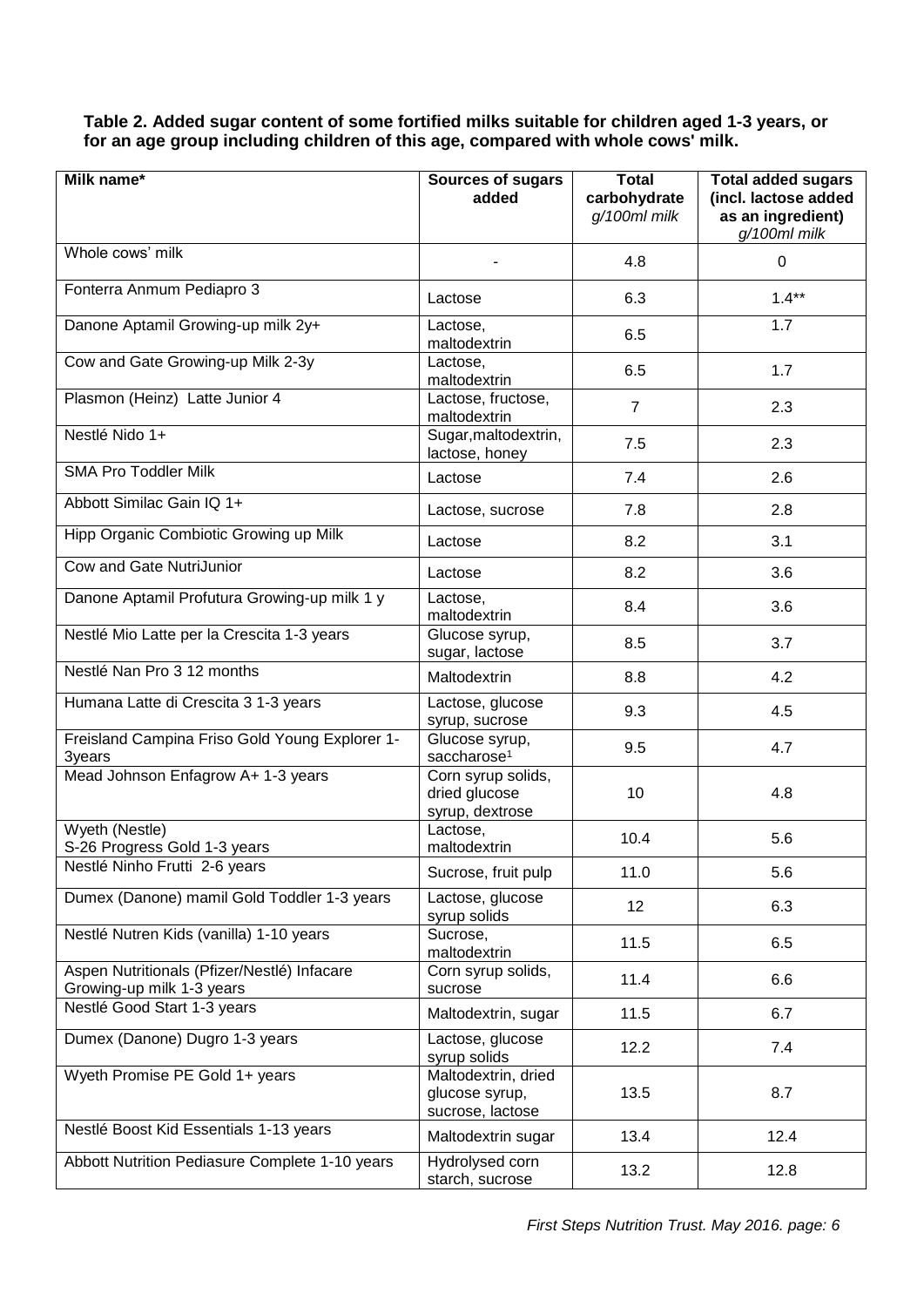#### **Notes**

- Fortified milks may vary within a brand and by flavour, or whether liquid or powder formulation, so it is difficult to give anything other than examples of products.
- It is unclear if all of the lactose occurs as a result of the milk solids used or whether additional lactose is added - however, the product still contains more lactose than cows' milk.

 $1$ Saccharose = sucrose

## **The contribution to total energy of added sugars in fortified milks**

Table 2 shows that fortified milks have a higher sugar content than cows' milk. Current recommendations suggest that a child aged 1-3 years should have 300ml-400ml a day of milk alongside a varied diet. Table 3 shows how much energy would be provided by the free sugars in 400ml of a variety of fortified milks to a 1-3 year old compared to cows' milk.

The total carbohydrate content of the products we have looked at ranges from 6.3g/100ml to 13.5g/100ml (Table 1) and the estimated added sugar content in the example fortified milks shown in these tables ranges from 1.4g/100ml to 12.8g/100ml (Table 2). The average energy requirement for a child aged 1-3 years based on UK data (SACN, 2011) is estimated as 944 kcal/day (based on the average energy requirement of boys and girls, Table 15, p84). Where added sugars are recommended to contribute no more than 5% of food energy, 11.8g of added sugar a day would represent 100% of the daily added/free sugar allowance for a 1-3 year old. For children aged 1-2 years the average energy requirement is 854kcal/day, and 10.7g sugar would represent 100% of the daily added/free sugar allowance recommended.

A typical 400ml per day serving of the milks with the highest added sugar content would provide 51g of added sugars to a child's daily diet, providing around 200kcal from added sugars (19.2% energy) from fortified milks alone (Table 3). Even those milks with an added sugar content of 4-6g/100ml would provide the equivalent of an additional 5 teaspoons of sugar a day and 140g of sugar per week, based on an average 400ml/day serving. We have calculated the energy content of free sugars using the conversion factor 4kcal/g.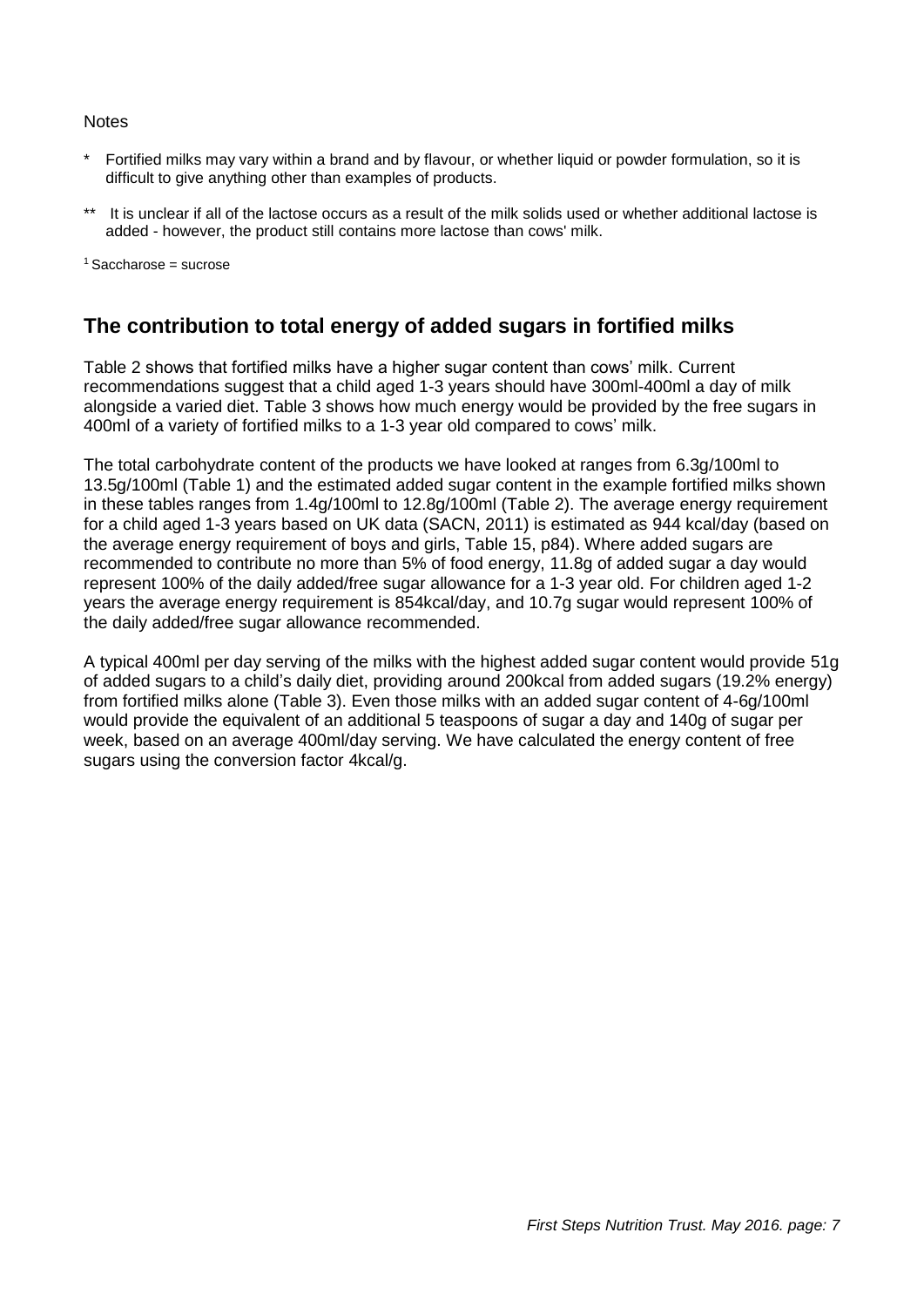#### **Table 3. The contribution of fortified milks for children aged 1-3 years to daily sugars intake.**

| Milk name*                                | <b>Total</b> | <b>Total added</b> | <b>Energy from</b> | % daily energy   |
|-------------------------------------------|--------------|--------------------|--------------------|------------------|
| (for full manufacturer details see Tables | energy       | sugars             | added sugars       | from added       |
| 1 and $2$ )                               |              |                    |                    | sugars           |
|                                           | kcal/400ml   | g/400ml            | kcal/400ml         | %                |
|                                           |              |                    |                    |                  |
| Whole cows' milk                          | 264          | 0                  |                    |                  |
| Anmum Pediapro 3                          | 264          | 5.6                | 22.4               | 2.4              |
| Aptamil Growing-up milk from 2 years      | 200          | 6.8                | 27.2               | 2.9              |
| Cow and Gate Growing-up Milk 2-3 y        | 200          | 6.8                | 27.2               | 2.9              |
| <b>SMA Pro Toddler Milk</b>               | 256          | 8.8                | 35.2               | 3.7              |
| Plasmon (Heinz) Latte Junior 4            | 212          | 9.2                | 36.8               | 3.9              |
| Nestlé Nido 1+                            | 240          | 9.2                | 36.8               | 3.9              |
| Similac Gain IQ 1+                        | 296          | 11.2               | 44.8               | 4.8              |
| Hipp Organic Combiotic Growing up Milk    | 264          | 12.4               | 49.6               | 5.3              |
| Cow and Gate NutriJunior                  | 276          | 14.4               | 57.6               | 6.1              |
| Aptamil Profutura Growing-up milk 1 year+ | 260          | 14.4               | 57.6               | 6.1              |
| Mio Latte per la Crescita 1-3 years       | 268          | 14.8               | 59.2               | 6.3              |
| Nan Pro 3 12 months                       | 280          | 16.8               | 67.2               | 7.1              |
| Latte di Crescita 3 1-3 years             | 276          | $\overline{18}$    | $\overline{72}$    | $\overline{7.6}$ |
| Friso Gold Young Explorer 1- 3years       | 292          | 18.8               | 75.2               | 8.0              |
| Enfagrow A+ 1-3 years                     | 320          | 19.2               | 76.8               | 8.1              |
| S-26 Progress Gold 1-3 years              | 320          | 22.4               | 89.6               | 9.5              |
| Ninho Frutti 2-6 years                    | 268          | 22.4               | 89.6               | 9.5              |
| Enfagrow A+ 1-3 years                     | 312          | 23.2               | 92.8               | 9.8              |
| Mamil Gold Toddler 1-3 years              | 304          | 25.2               | 100.8              | 10.7             |
| Nutren Kids (vanilla) 1-10 years          | 300          | 26                 | 104                | 11.2             |
| Infacare Growing-up milk 1-3 years        | 352          | 26.4               | 105.6              | 11.3             |
| Good Start 1-3 years                      | 332          | 26.8               | 107                | 11.3             |
| Dugro 1-3 years                           | 296          | 29.6               | 118.4              | 12.5             |
| Promise PE Gold 1+ years                  | 400          | 34.8               | 139.2              | 14.8             |
| Boost Kid Essentials 1-13 years           | 404          | 49.6               | 198.4              | 21.0             |
| Pediasure Complete 1-10 years             | 400          | 51.2               | 204.8              | 21.7             |

Fortified milks may vary within a brand and by flavour, or whether liquid or powder formulation, so it is difficult to give anything other than examples of products.

# **What have other studies found?**

Studies on a much larger scale have reported similar results. In a study commissioned by the European Commission at the request of the European Parliament to assess the need for special regulatory provisions for fortified milks marketed at children aged 1-3 years, data was collected from 244 products from 62 formula milk companies. The products included in the report were collected across 12 of the 28 European states representing 90% of the EU population. This report found that after the milk sugar lactose, the carbohydrates found in the greatest quantity by weight were maltodextrins and sucrose (EFSA, 2013). The calculated nutrient ranges per 100ml reported are summarised in table 4.

Similarly, Brand-Miller et al, 2013 reported on a sample of 34 Growing-Up Milk powders on the market in Malaysia and Indonesia for children aged 1-3 years, the calculated nutrient ranges reported are summarised in table 4.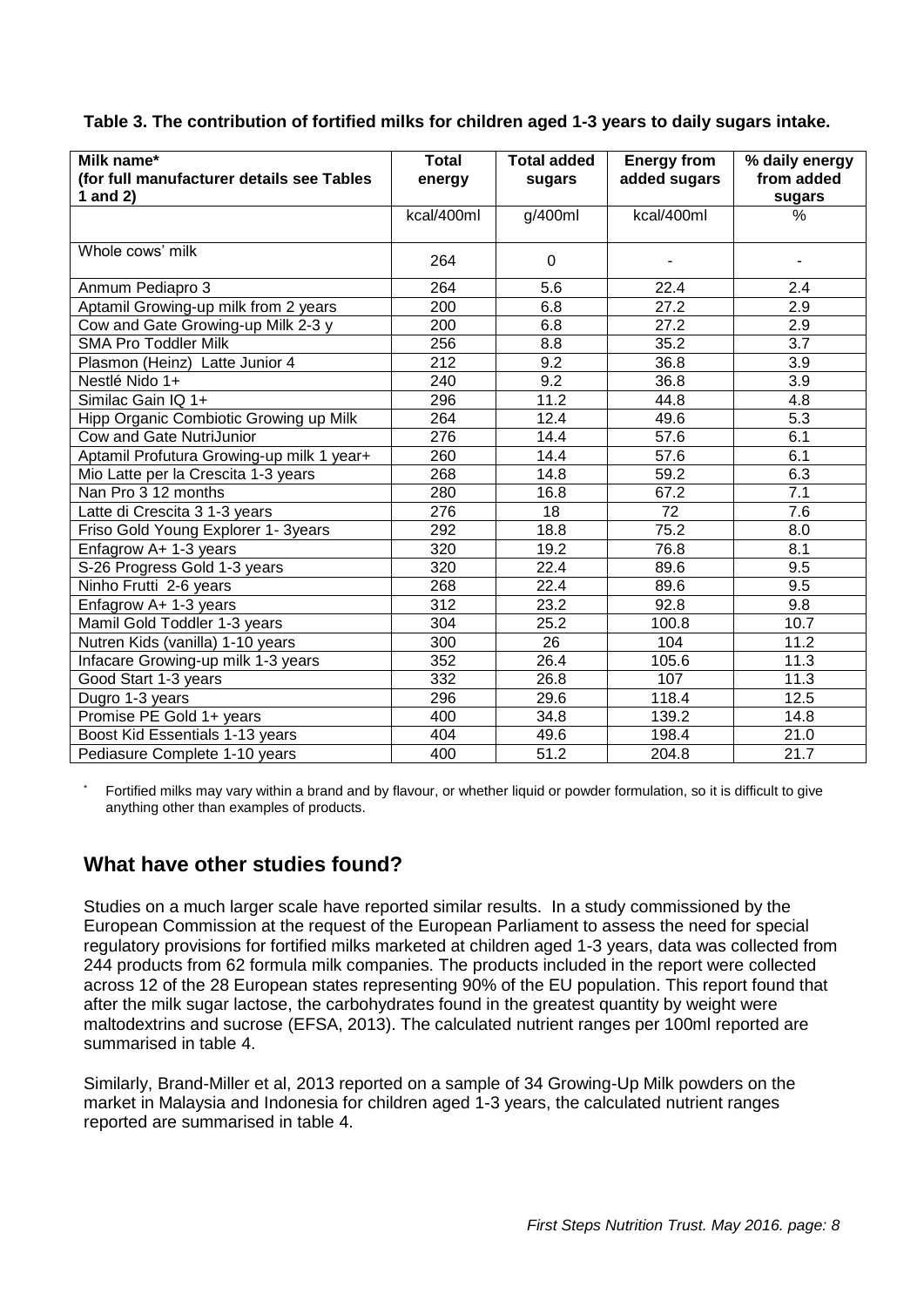#### **Table 4: Data on the sugar content of fortified milks**

| <b>Authors</b>               | <b>Sample</b>                                                                                              | Total<br><b>Carbohydrates</b><br>range g/100ml | <b>Total sugars</b><br>range g/100ml | <b>Calculated</b><br>added sugars<br>range g/100ml |
|------------------------------|------------------------------------------------------------------------------------------------------------|------------------------------------------------|--------------------------------------|----------------------------------------------------|
| Data reported<br>here        | 28 fortified milks<br>marketed<br>worldwide for<br>children aged 1-<br>3 years                             | $6.3 - 13.5$                                   | <b>NS</b>                            | $1.4 - 12.8$                                       |
| Brand-Miller et<br>al., 2013 | 34 fortified milks<br>marketed in<br>Malaysia and<br>Indonesia for<br>children aged<br>1+.                 | $*5.4 - 13.8$                                  | <b>NS</b>                            | $*0 - 8.8$                                         |
| Pérez et al.,<br>2013        | 244 fortified<br>milks marketed<br>for children in 12<br>european states<br>for children aged<br>1-3 years | $*5.5 - 11.5$                                  | $*3.3 - 10.3$                        | NS.                                                |

\* calculated from product information given in study for total carbohydrate (g/100g) of powder and powder per serve (g) and serve size from product details

\*\* calculated from ranges given in study per 100kcal recalculated using estimated energy value of 75kcal/100ml

NS = not stated

### **Summary and recommendations**

Fortified toddler/growing up milks provide unnecessary added sugars to the diets of young children, and in most cases, consuming 400ml per day will mean that these milks provide almost all, or more than, the total free sugars recommended in the diet per day. The majority of these milks are also flavoured, and may encourage young children to prefer sweet tastes and challenge their acceptance of unprocessed and minimally processed nutritious local foods recommended.

We recommend the following:

1. All international and local health agencies should make clear recommendations about how families can ensure good nutrition for their children using local diverse foods and without the need for processed fortified milk products.

2. National infant feeding guidelines should include the statement '*Fortified milks are not necessary in the diets of healthy children over 1 year of age.'* 

3. International, regional and national agencies who regulate on food and drink composition should introduce nutritional standards for fortified milks for children aged 1-3 years.

4. Manufacturers should reduce the level of added sugars in fortified milks to match those in whole animal milk and remove flavourings and colourings.

5. All fortified milks should clearly show the amount of added/free sugar and other nutrients they contain per 100ml of milk as consumed, and clearly label whether they are suitable for vegetarians or for those who choose halal products.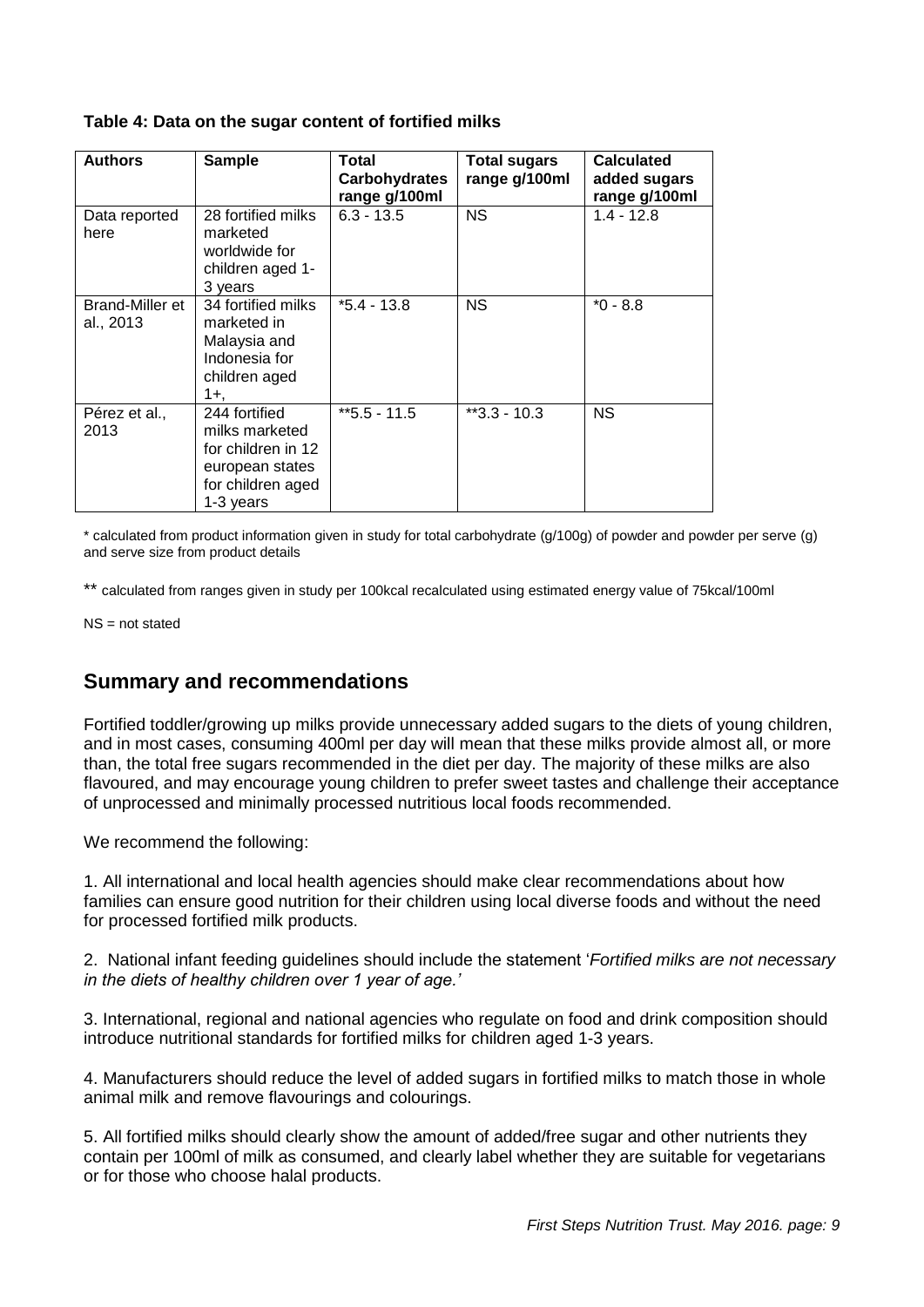6. Fortified milks for young children should not share any branding with infant formula designed for children aged under 1 year, or carry any idealised text or images (for example, pictures of babies, children, toys or animals). In addition, national regulations should enforce the need for clear differences in the packaging design of fortified milks for older children, and ensure clear warning labels remind parents of the importance of breastfeeding and that these milks are not suitable for infants.

7. National regulators should not permit advertising and marketing of fortified milks for children over the age of 1 year because this will undermine public health strategies for that age group.

## **References**

Australian Government, National Health and Medical Research Council, and Department of Health and Ageing (2013). *Eat for Health: Infant Feeding Guidelines*. Canberra, Australia.

Bundesinstitut fur Risikobewertung (BfR) (2016) *Toddler milk drinks are not better than cows' milk*. Statement available at:

[http://www.bfr.bund.de/en/press\\_information/2011/29/toddler\\_milk\\_drinks\\_are\\_not\\_better\\_than\\_cow\\_milk-](http://www.bfr.bund.de/en/press_information/2011/29/toddler_milk_drinks_are_not_better_than_cow_milk-126749.html)[126749.html](http://www.bfr.bund.de/en/press_information/2011/29/toddler_milk_drinks_are_not_better_than_cow_milk-126749.html) [accessed 17th May 2016].

Brand-Miller J, Atkinson F, Rowan A (2013). Effect of added carbohydrates on glycemic and insulin responses to children's milk products*. Nutrients*, **5**, 2-31.

Codex Alimentarius (1987) *Standard for Follow up Formula*. Codex Stan 156-1987.

European Food Safety Authority (2013) Scientific Opinion on nutrient requirements and dietary intakes of infants and young children in the European Union. The *EFSA Journal* 11(10):3408 [103 pp.]. DOI**:** 10.2903/j.efsa.2013.3408 Accessed from: http://www.efsa.europa.eu/en/efsajournal/pub/3408

Grenby TH, Mistry M (2000). Properties of maltodextrins and glucose syrups in experiments in vitro and in the diets of laboratory animals, relating to dental health. *British Journal of Nutrition*, 84, 565-574.

NHS Choices (2016) *What to feed young children*. Available at: [http://www.nhs.uk/conditions/pregnancy-and](http://www.nhs.uk/conditions/pregnancy-and-baby/pages/understanding-food-groups.aspx#fat)[baby/pages/understanding-food-groups.aspx#fat](http://www.nhs.uk/conditions/pregnancy-and-baby/pages/understanding-food-groups.aspx#fat) [accessed 17th May 2016].

Pereira MA, Jacobs D, van Horn L, et al (2002). Dairy consumption, obesity and the insulin resistance syndrome in young adults. *Journal of the American Medical Association,* **287**, 2081-2089.

Pérez B, Segarra F, Frontera M and Viadel B. (2013) Report of "data collection with respect to the availability and nutritional composition of different types of milk-based drinks and similar products for young children with the denomination of "growing up milks" or "toddlers' milks" or with similar terminology currently on the market in EU Member States" *EFSA supporting publication 2013:EN-505* Available at: http://www.efsa.europa.eu/sites/default/files/scientific\_output/files/main\_documents/505e.pdf

Scientific Advisory Committee on Nutrition (2011). *Dietary Reference Values for Energy*. London, TSO. Available at www.sacn.gov,uk

Scientific Advisory Committee on Nutrition (2015). *Carbohydrates and Health*. London. TSO. Available at www.sacn.gov.uk.

Start4Life (2013). *Taste for life – giving your baby a variety of food now may prevent fussy eating later.*  http://www.nhs.uk/start4life/pages/babies-food-variety.aspx